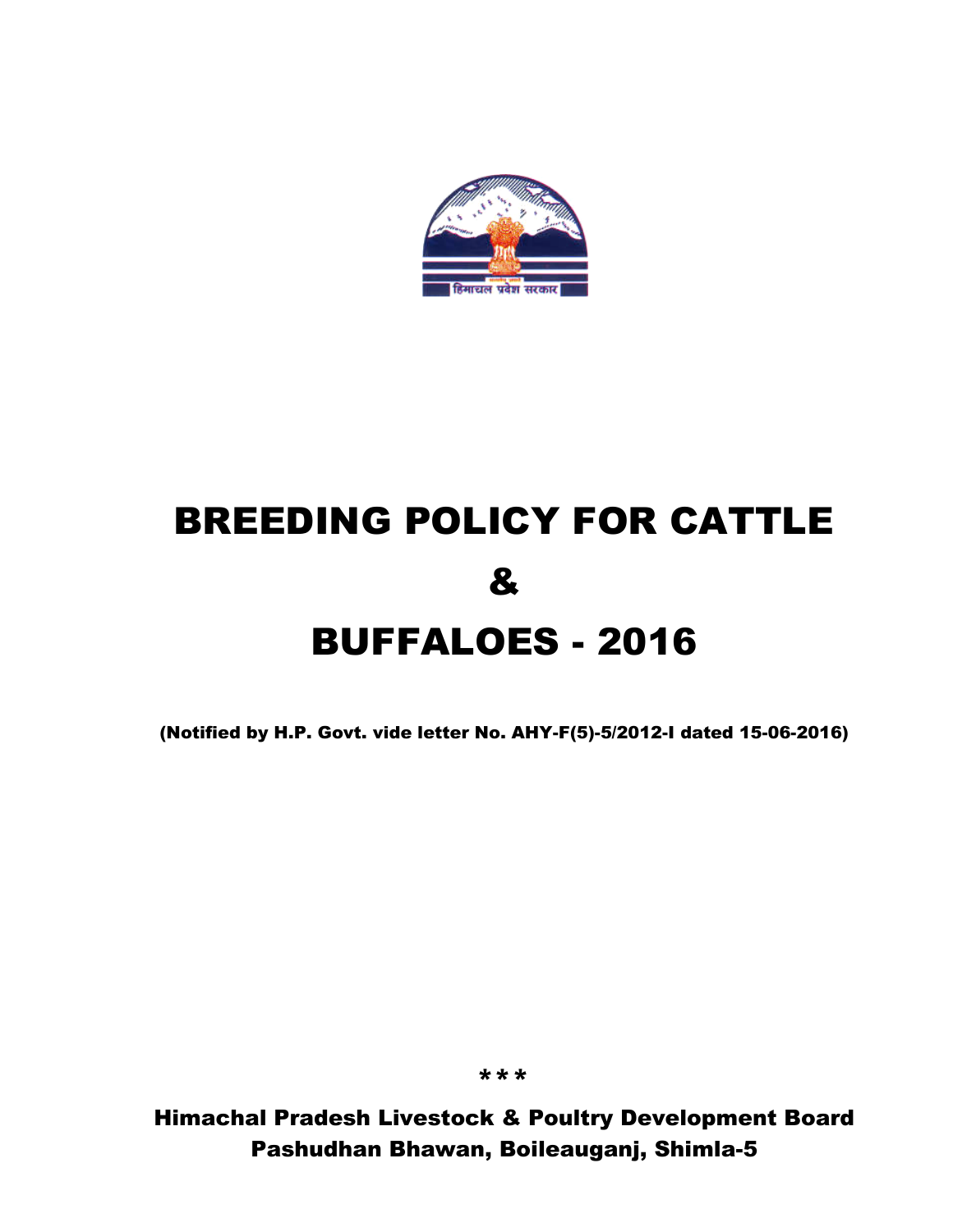## **Government of Himachal Pradesh Animal Husbandry Department**

No. AHY-F(5)-5/2012-I Dated: Shimla-171002 15-06-2016

## **Notification**

The Governor of Himachal Pradesh is pleased to notify the Breeding Policy for Cattle and Buffaloes in Himachal Pradesh to promote breeding and development of cattle and buffaloes in the state.

## **BREEDING POLICY FOR CATTLE AND BUFFALOES-2016**

## **1.0 Existing Cattle Breeding Policy in the State of Himachal Pradesh**

The existing Cattle Breeding Policy for the state of Himachal Pradesh envisages upgrading of local hilly (Non-descript) cows with Jersey bulls and maintaining exotic inheritance level at 50% and further inter-se mating using half bred (Jersey X hilly) bull semen uniformly throughout the state. This policy was meant to ensure benefit of higher milk production potential of exotic breeds as well as disease resistance and hardiness traits of Hilly cattle to farmers of the state. This policy was in place since 2002-2003.

## **2.0 Outcome/Impact of existing breeding policy:**

The existing breeding policy has been successful in enhancing milk production while maintaining adaptability and disease resistance in crossbred/upgraded progeny. This crossbreeding programme has increased population of crossbred cattle from 6,50,743 in the year 2003 to 9,83,928 in year 2012. The indigenous cattle population was 15,45,795 in the year 2003 and now it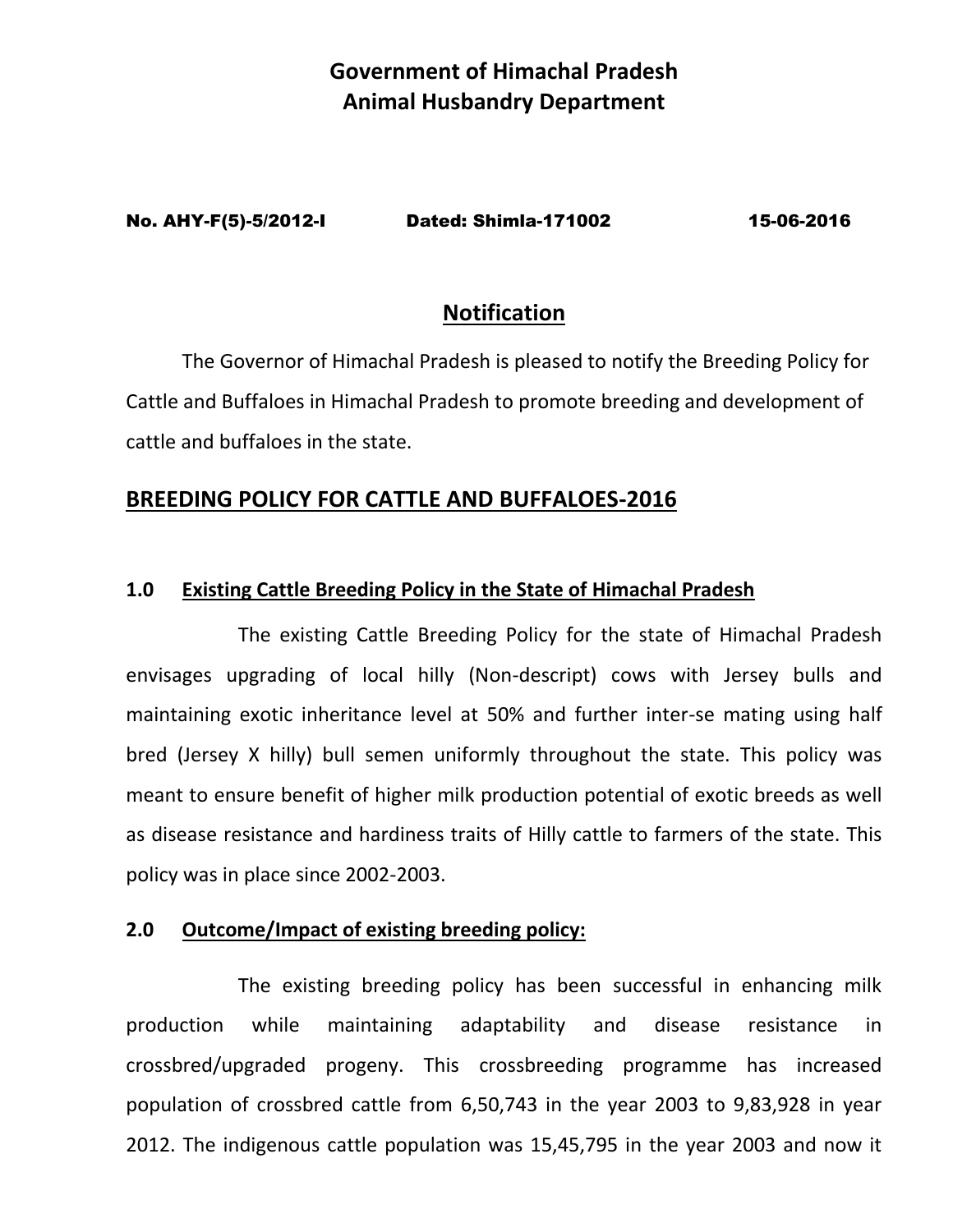has decreased to 11,65,331 in year 2012. Increasing milk production which was the major aim was achieved as the statistics depict that milk production has increased from 772.49 thousand tons in 2002-2003 to 1172.15 thousand tons in 2014-2015.

#### **3.0 Need for review:**

However, the existing breeding policy required a review due to following reasons:-

- 3.1 The earlier Policy was uniformly applied throughout the State.
- 3.2 Choice of the Farmer as to the type of breed he/she wants to rear was not available.
- 3.3 Established indigenous Breeds were not included in the earlier breeding Policy.

## **4.0 Objectives of the recommended breeding policy:-**

- 4.1 To bring flexibility in the existing breeding policy thereby offering choice to the farmer as to which kind of breed he/she wants to rear considering his/her resources.
- 4.2 To avoid indiscriminate breeding.
- 4.3 To stop propagation of poor germplasm.
- 4.4 To increase the proportion of high yielding pure bred animals.
- 4.5 To fix the minimum production standards (Dam's yield) for breeding bulls.
- 4.6 To ensure breeding soundness of all stud bulls.
- 4.7 To identify the bulls of low genetic merit, scrub and stray bulls and keep them out of breeding programme through castration.
- 4.8 To evolve sound breeding practices with an ultimate aim of fast genetic improvement of livestock vis-a-vis increased productivity per animal to ensure better returns to the animal owners.
- 4.9 To make area specific recommendations for Cattle and Buffalo breeding.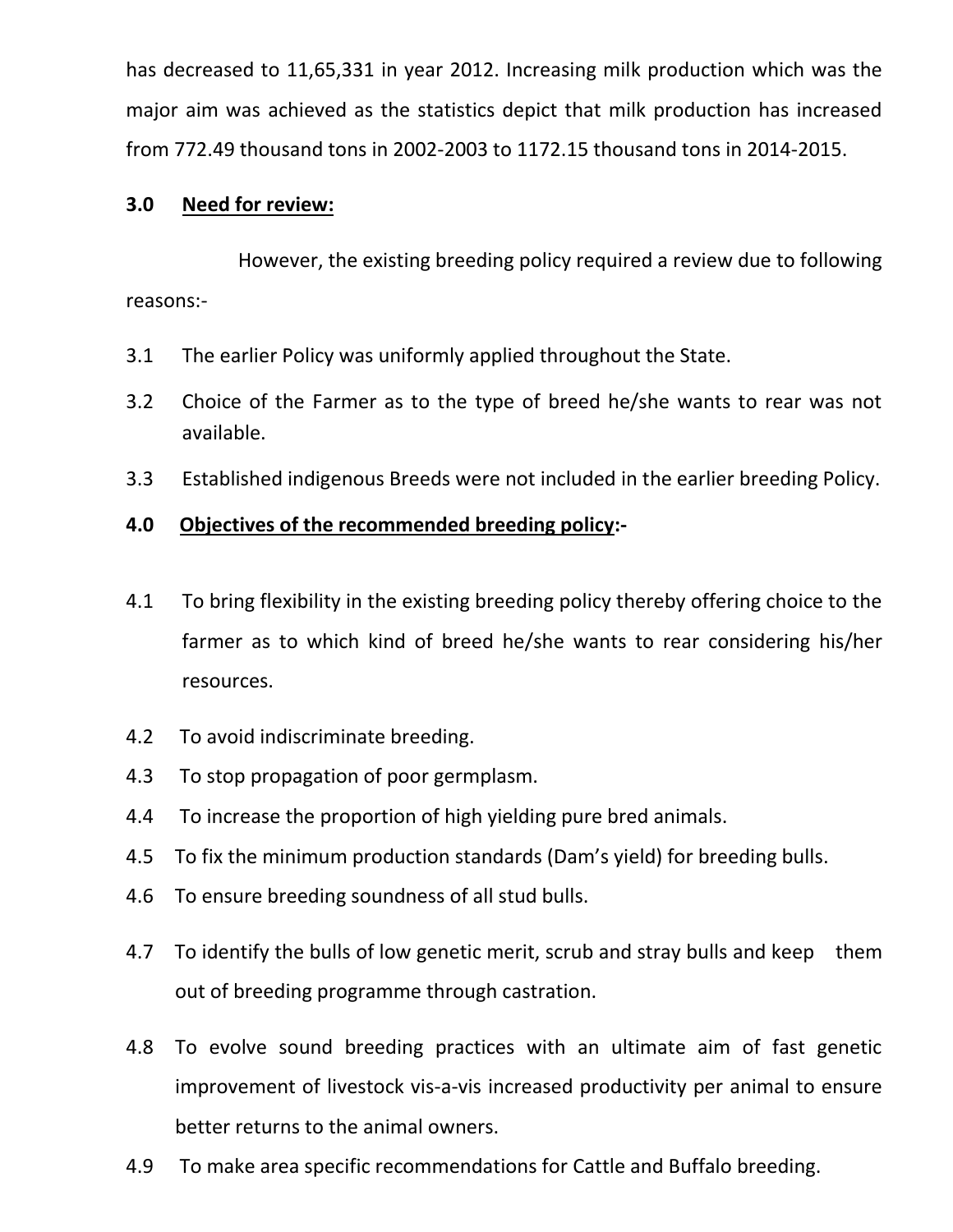## **5.0 Selection of Stud Bulls:**

- **5.1** Before including any bull in the breeding programme, it would be subjected to detailed examination by a qualified veterinarian to ascertain its breed characteristics (true to breed), breeding soundness and genetic merit based on production performance in addition to the general health status.
- **5.2** All bulls will be tested for sexually transmitted diseases before using them for breeding and thereafter at regular intervals, but at least once a year.
- **5.3** No bull will be used for more than three years in a particular area to avoid inbreeding.
- **5.4** Use of progeny tested bulls will be the first choice. Since proven bulls are hard to find in the absence of elaborate progeny testing programme in the country, the bulls with high production potential will be selected on the basis of their dam's yield.
- **5.5** The minimum production standards for breeding bulls to be used for artificial insemination/ natural service of various breeds are given as below:

| <b>Breed</b>      | Dam's best lactation yield (Kg/305 days) |
|-------------------|------------------------------------------|
| Jersey            | 3750                                     |
| Holstein Friesian | 5600                                     |
| <b>Red Sindhi</b> | 2500                                     |
| Sahiwal           | 3000                                     |
| Cross bred Jersey | 3000                                     |
| Murrah Buffalo    | 3000                                     |

**5.6** If frozen semen or a breeding bull is procured from other states of the country or abroad, it will be ensured that the genetic material is at least 30% higher than the minimum standards prescribed above. Special attention will be given to the disease free status of the bull, semen, herd as well as area as per OIE guidelines.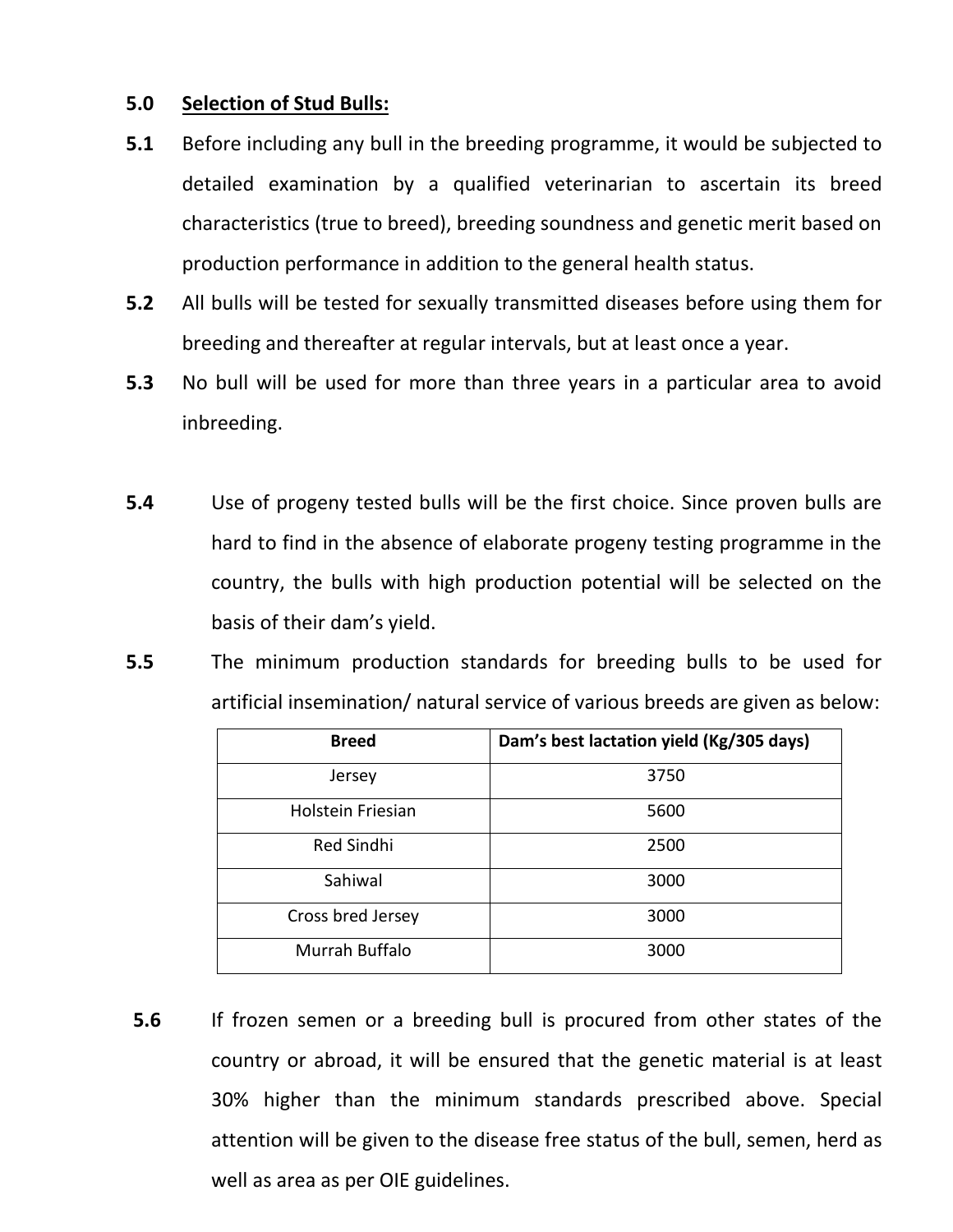**5.7** Assistant Directors posted at Sperm Stations would be required to ensure use of only quality bulls in the breeding programme as per standards given above.

## **6.0 Breeding Policy for Cattle:**

**6.1 General**: The State of Himachal Pradesh spreads from an altitude of 200 mts above mean sea level to more than 2200 meters above mean sea level. Hence, area specific recommendations regarding type of livestock to be reared is being made. However, the final choice will rest with the farmer.

## **6.2 Area Specific Recommendations for Cattle Breeding**

| Zone                                                                                                 | <b>Target farmers/ Cattle</b><br><b>Breeders</b>              | <b>Recommended breeding strategy</b>                                                                                                                                                          |
|------------------------------------------------------------------------------------------------------|---------------------------------------------------------------|-----------------------------------------------------------------------------------------------------------------------------------------------------------------------------------------------|
| Zone-IV<br>(Very High Hills)<br>Temperate dry<br>climate Altitude<br>more than >2200<br>meters, amsl | Farmers keeping Hilly cattle in<br>inaccessible areas.        | Selective breeding among the local hilly cattle for<br>their conservation.                                                                                                                    |
|                                                                                                      | Farmers in areas connected<br>by road.                        | Cross breeding with Jersey, Cross bred Jersey.                                                                                                                                                |
| Zone-III<br>(High Hills)<br>Temperate<br>Altitude 1801 to<br>2200 meters, amsl                       | Farmers who want to keep<br>hilly cattle by choice.           | Selective breeding among the local hilly cattle for<br>their conservation.                                                                                                                    |
|                                                                                                      | Farmers who want cattle of<br>breeds other than hilly cattle. | Cross breeding with Jersey, Cross bred Jersey.                                                                                                                                                |
| Zone-II<br>(Mid Hills)<br>Sub humid<br>Altitude 801 to 1800<br>meters, amsl                          | Farmers who want to keep<br>hilly cattle by choice.           | Selective breeding among the local hilly cattle for<br>their conservation.                                                                                                                    |
|                                                                                                      | Farmers who want cattle of<br>breeds other than hilly cattle. | Cross breeding with Jersey/ Red Sindhi/Sahiwal<br>breeds or Cross Bred Jersey depending upon the<br>choice of farmer.                                                                         |
| Zone-I<br>(Low Hills)<br>Sub tropical<br>Altitude 200 to 800<br>meters, amsl                         | For all farmers of this Zone.                                 | Cross breeding with Jersey or Holstein Friesian or<br>Red Sindhi or Sahiwal breeds or Cross Bred Jersey<br>depending upon the choice of farmer as to which<br>kind of breed he wants to rear. |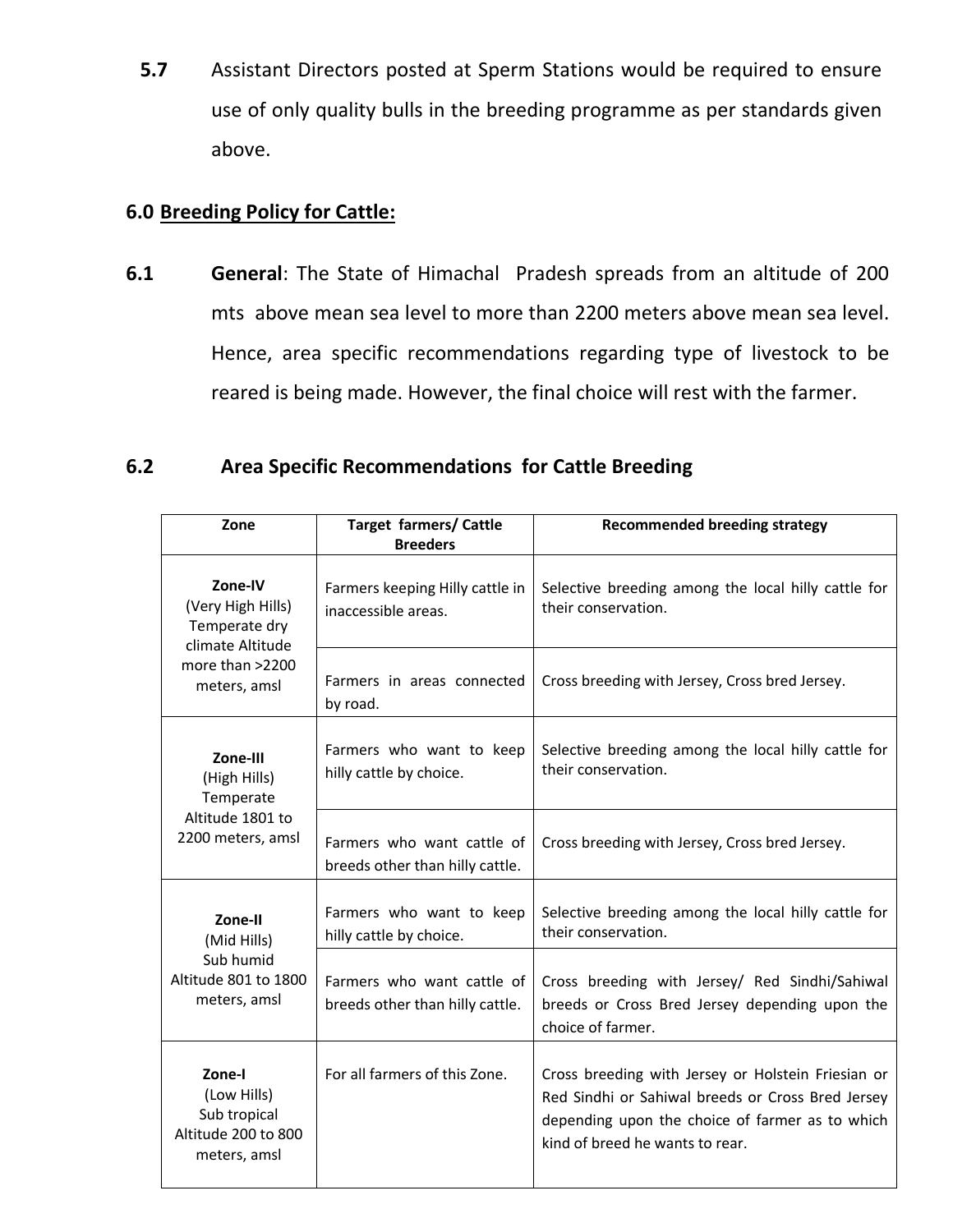#### **Note:**

- 1. Details of Areas falling under above shown Zones are at '**Annexure-1'**.
- 2. The above is only recommendatory in nature. The farmers can rear breed of their choice for which all kinds of semen straws available with the Department as mentioned in the recommended policy would be made available in the veterinary institutions so as to provide them to the farmer as per his/her preference**.**
- 3. All crossbred bulls used in AI programme would be 50% crossbreds of Jersey with indigenous component coming from either Sahiwal or Red Sindhi breeds.

## **6.3 Breeding Policy for Buffaloes** :

For Buffaloes the State will continue with Murrah semen for upgradation.

## **7.0 Implementation:-**

The Deputy Director of the concerned District/ Assistant Directors posted in Palampur, Bharmour, Pangi, Kaza, Sperm Stations and Semen Banks will ensure implementation of the breeding policy in the area of their jurisdiction.

## **8.0 Amendments to the Policy:-**

The Policy will be subject to revision as and when deemed necessary by the Animal Husbandry Department.

By Order

Secretary (AH) to the Himachal Govt. of Pradesh